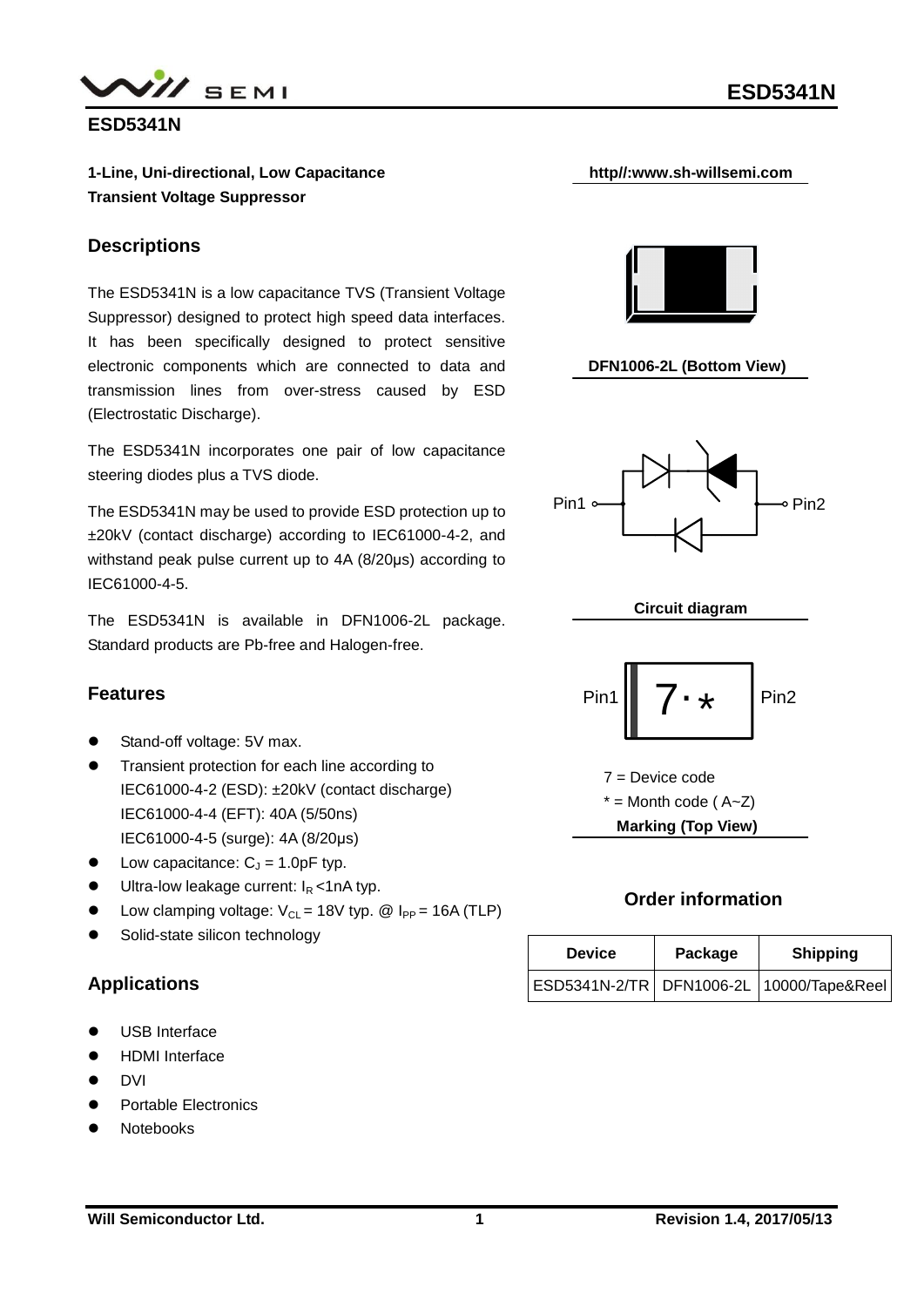

#### **Absolute maximum ratings**

| <b>Parameter</b>                                | <b>Symbol</b>               | Rating      | Unit        |  |
|-------------------------------------------------|-----------------------------|-------------|-------------|--|
| Peak pulse power $(t_0 = 8/20 \mu s)$           | $P_{\text{pk}}$             | 60          | W           |  |
| Peak pulse current $(t_p = 8/20 \mu s)$         | I <sub>PP</sub>             | 4           | A           |  |
| ESD according to IEC61000-4-2 air discharge     |                             | ±20         | kV          |  |
| ESD according to IEC61000-4-2 contact discharge | V <sub>ESD</sub>            | ±20         |             |  |
| Junction temperature                            | $T_{\rm J}$                 | 125         | $^{\circ}C$ |  |
| Operating temperature                           | $T_{OP}$                    | $-40-85$    | $^{\circ}C$ |  |
| Lead temperature                                | $\mathsf{T}_1$              | 260         | $^{\circ}C$ |  |
| Storage temperature                             | $\mathsf{T}_{\textsf{STG}}$ | $-55 - 150$ | $^{\circ}C$ |  |

## **Electrical characteristics**  $(T_A = 25^\circ C,$  unless otherwise noted)

| <b>Parameter</b>                 | <b>Symbol</b>          | <b>Condition</b>                   | Min. | Typ.  | Max. | Unit     |
|----------------------------------|------------------------|------------------------------------|------|-------|------|----------|
| Reverse maximum working voltage  | <b>V<sub>RWM</sub></b> |                                    |      |       | 5.0  | V        |
| Reverse leakage current          | $I_R$                  | $V_{RWM} = 5V$                     |      | $<$ 1 | 100  | nA       |
| Reverse breakdown voltage        | $V_{BR}$               | $I_T = 1mA$                        | 7.0  | 8.0   | 9.0  | V        |
| Forward voltage                  | $V_F$                  | $I_T = 10mA$                       | 0.6  | 0.9   | 1.2  | V        |
| Clamping voltage $\frac{1}{2}$   | $V_{CL}$               | $I_{PP} = 16A$ , $t_p = 100$ ns    |      | 18.0  |      | V        |
| Dynamic resistance $\frac{1}{2}$ | $R_{DYN}$              |                                    |      | 0.6   |      | $\Omega$ |
| Clamping voltage $^{2)}$         | $V_{CL}$               | $I_{PP} = 1A$ , $t_p = 8/20 \mu s$ |      |       | 11   | $\vee$   |
|                                  |                        | $I_{PP} = 4A$ , $t_p = 8/20 \mu s$ |      |       | 15   | $\vee$   |
| Junction capacitance             | $C_{J}$                | $V_R = 0V$ , f = 1MHz              |      | 1.0   | 1.4  | pF       |

*Notes:*

*1) TLP parameter: Z<sup>0</sup> = 50Ω, t<sup>p</sup> = 100ns, t<sup>r</sup> = 2ns, averaging window from 60ns to 80ns. RDYN is calculated from 4A to 16A.*

*2) Non-repetitive current pulse, according to IEC61000-4-5.*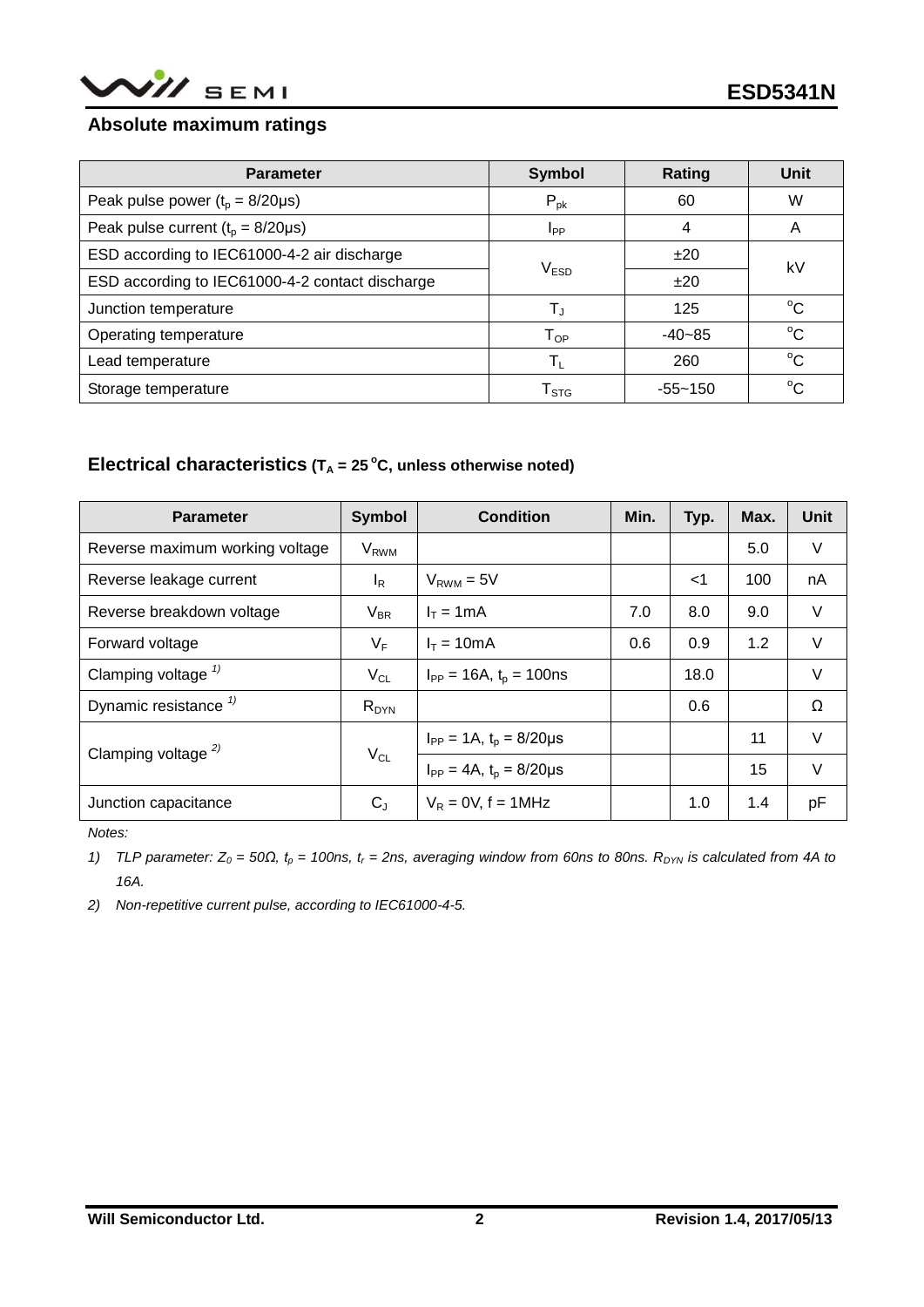

## **Typical characteristics**  $(T_A = 25^\circ \text{C}, \text{unless otherwise noted})$



 $14 \longrightarrow$  Pulse waveform:  $t_p = 8/20 \mu s \longrightarrow$ 

**8/20μs waveform per IEC61000-4-5**



**Contact discharge current waveform per IEC61000-4-2**



**Clamping voltage vs. Peak pulse current**  $I_{\text{pp}}$  - Peak pulse current (A)



**Non-repetitive peak pulse power vs. Pulse time**

**Capacitance vs. Reverse voltage**



**Power derating vs. Ambient temperature**

8

10

12

 $V_c$  - Clamping voltage  $(V)$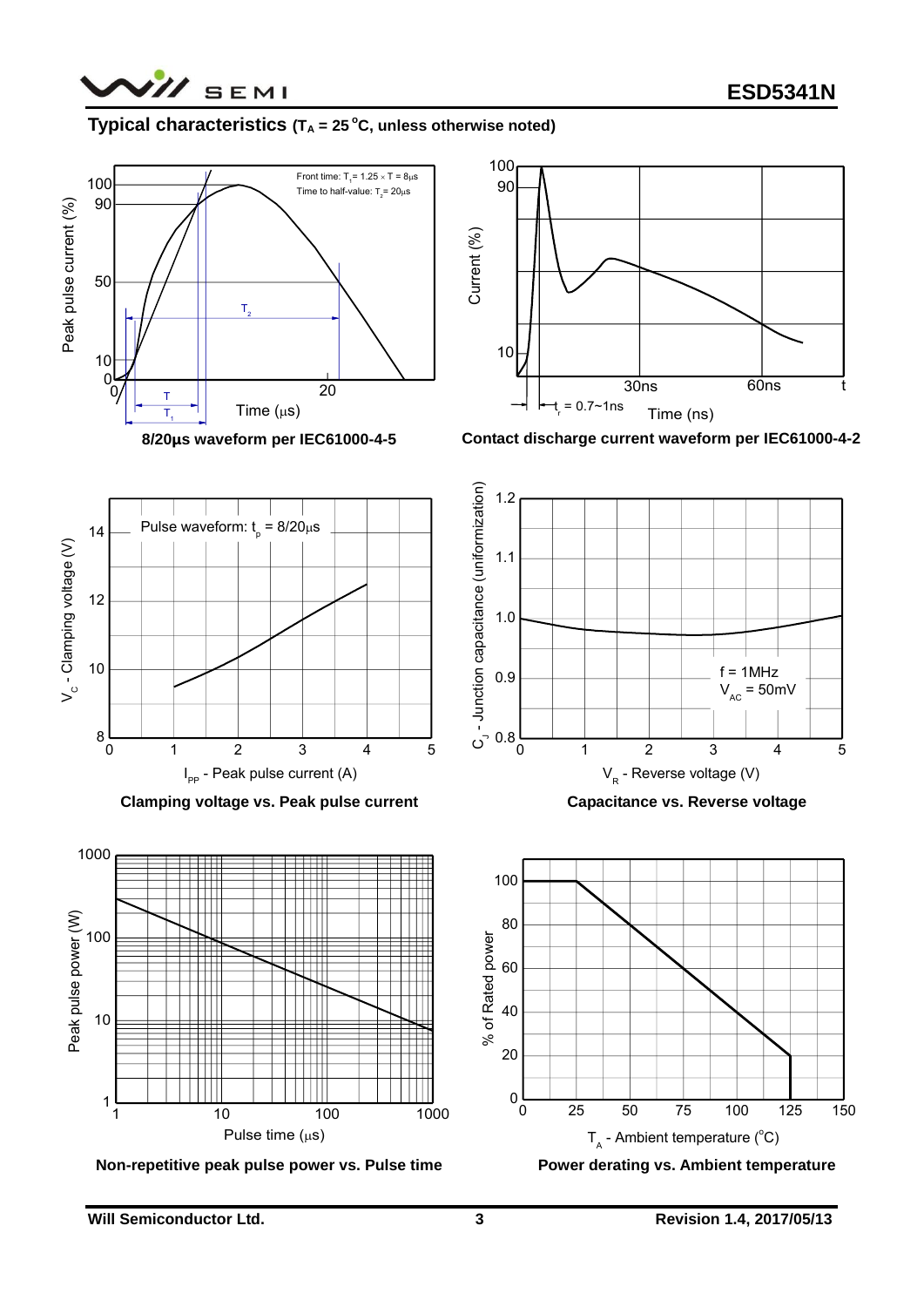## **Typical characteristics**  $(T_A = 25^\circ C, \text{ unless otherwise noted})$



**(+8kV contact discharge per IEC61000-4-2)**



**TLP Measurement**



**ESD clamping (-8kV contact discharge per IEC61000-4-2)**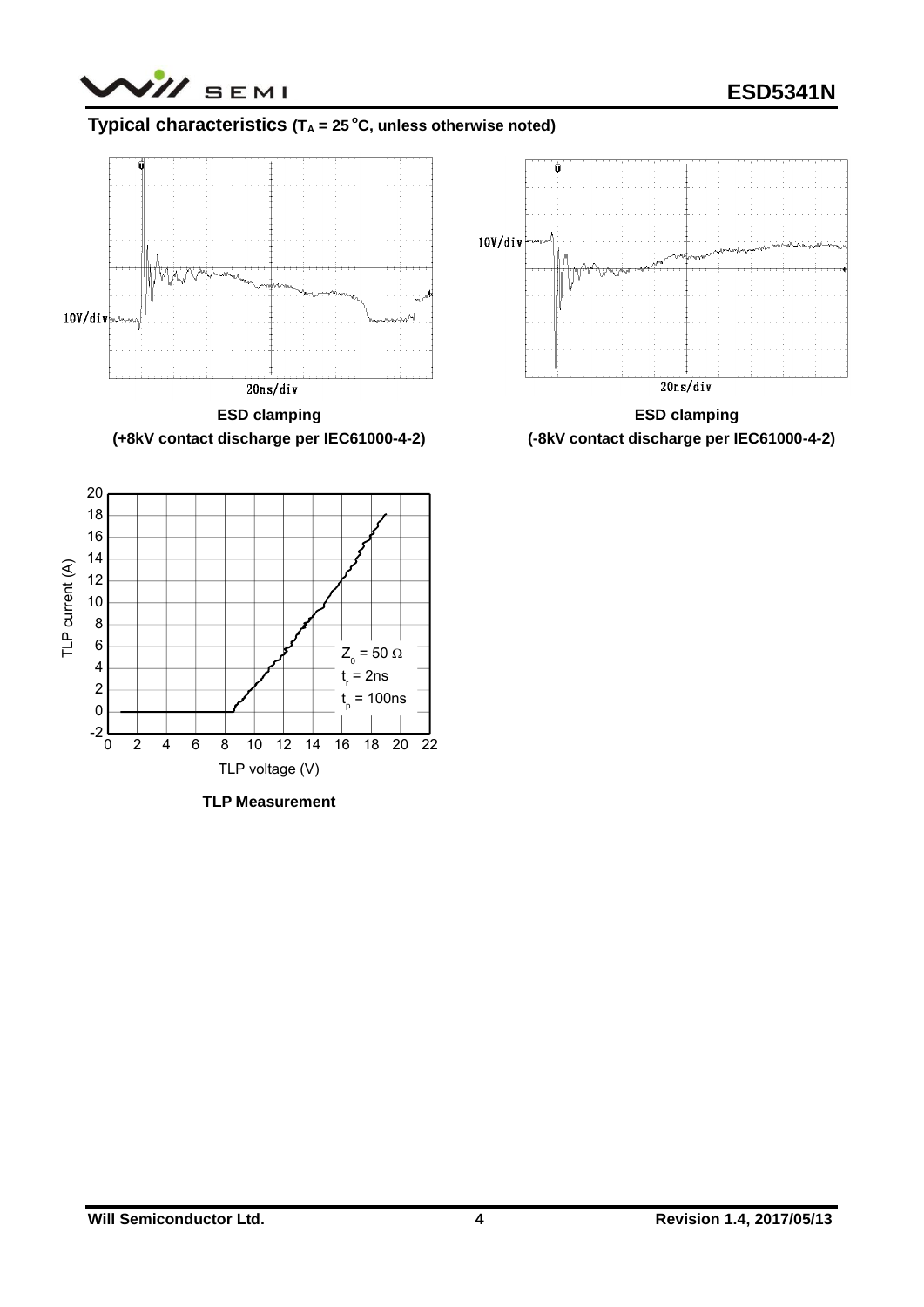

# **PACKAGE OUTLINE DIMENSIONS**

**DFN1006-2L** 







**Side View**

|        | <b>Dimensions in Millimeters</b> |       |       |  |
|--------|----------------------------------|-------|-------|--|
| Symbol | Min.                             | Typ.  | Max.  |  |
| A      | 0.340                            | 0.450 | 0.530 |  |
| A1     | 0.000<br>0.020                   |       | 0.050 |  |
| A3     | 0.125 Ref.                       |       |       |  |
| D      | 0.950                            | 1.000 | 1.075 |  |
| E      | 0.550                            | 0.600 | 0.675 |  |
| b      | 0.200<br>0.250                   |       | 0.300 |  |
|        | 0.450                            | 0.500 | 0.550 |  |
| e      | 0.650 BSC                        |       |       |  |

#### **Recommended PCB Layout (Unit: mm)**



Notes:

This recommended land pattern is for reference purposes only. Please consult your manufacturing group to ensure your PCB design guidelines are met.